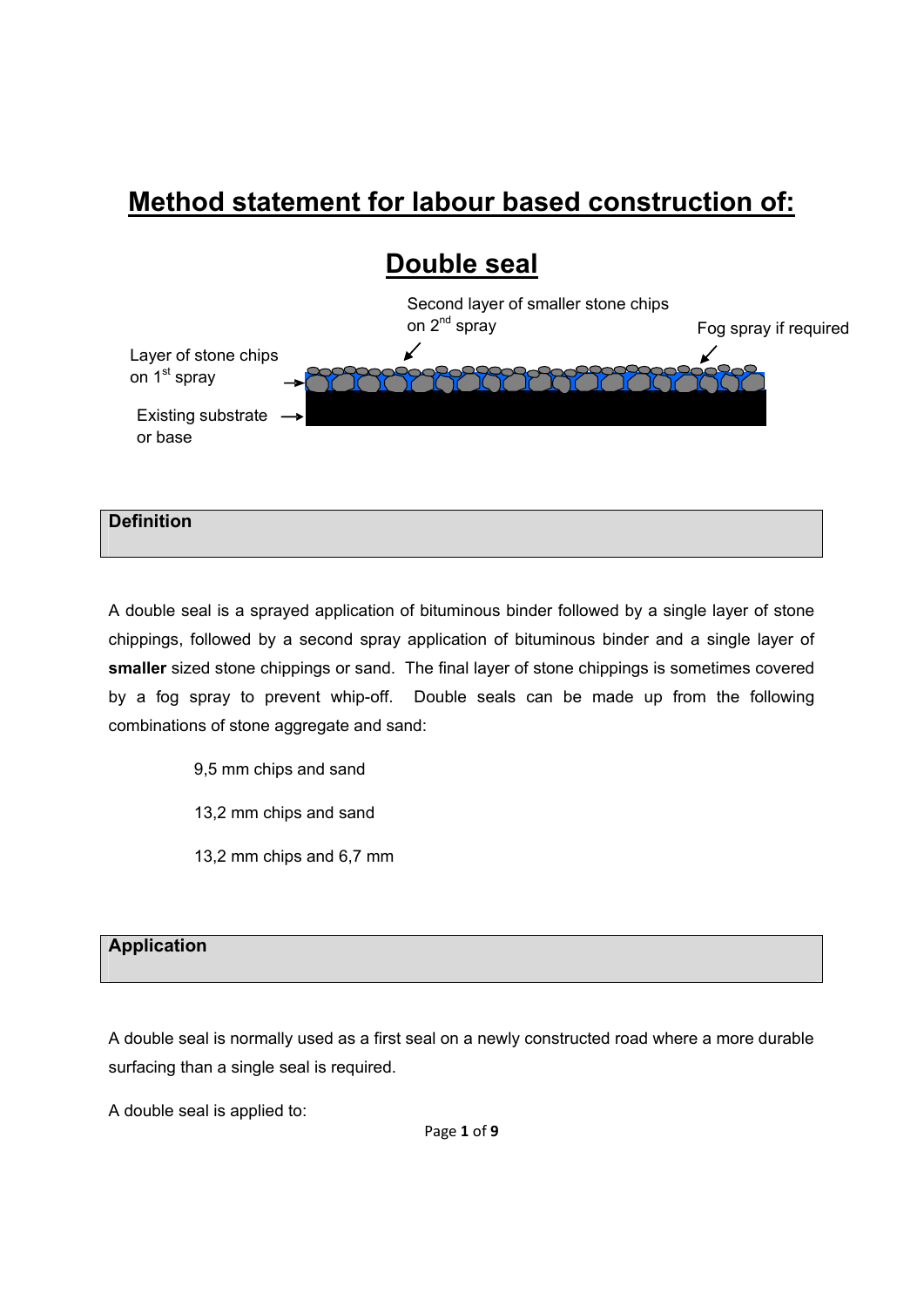- waterproof the underlying pavement layers;
- provide a safe all-weather dust-free riding surface with adequate skid resistance;
- protect the underlying layers from the abrasive and destructive forces of the traffic and the environment.

From a construction perspective a double seal is a more forgiving surfacing than a single seal as one can make corrections to an incorrect preceding spray application rates during the application of subsequent applications e.g.  $2^{nd}$  spray coats or even the final fog spray to ensure the correct total application of binder. Controls on site must still be closely monitored to ensure an acceptable, serviceable and durable riding surface.

#### **Material requirements**

**Stone aggregate**: Suitable stone aggregate for a double seal is a single sized stone chippings that are clean and free of dust and clay particles or organic materials. The aggregates are limited to sand or single sized 6,7, 9,5 mm and 13.2 stone chippings.

#### **Sand:**

Sand should be free of clay lumps and organic matter and should comply with the project specifications in terms of grading.

**Bitumen emulsion**: Cationic spray grade bitumen emulsions with 60 or 65 % binder is recommended. The advantage of using a 60% emulsion is that it can be sprayed at ambient temperature, whereas 65% emulsion should be heated to at least 50 to 60  $^{\circ}$ C to decrease the viscosity. A diluted fog spray is recommended on the final stone layer of all double seals. The total binder application that is specified includes the amount used for the fog spray, i.e. the total application of the 1st spray, 2nd spray and fog spray must comply with the specified quantity.

**Water**: - Potable water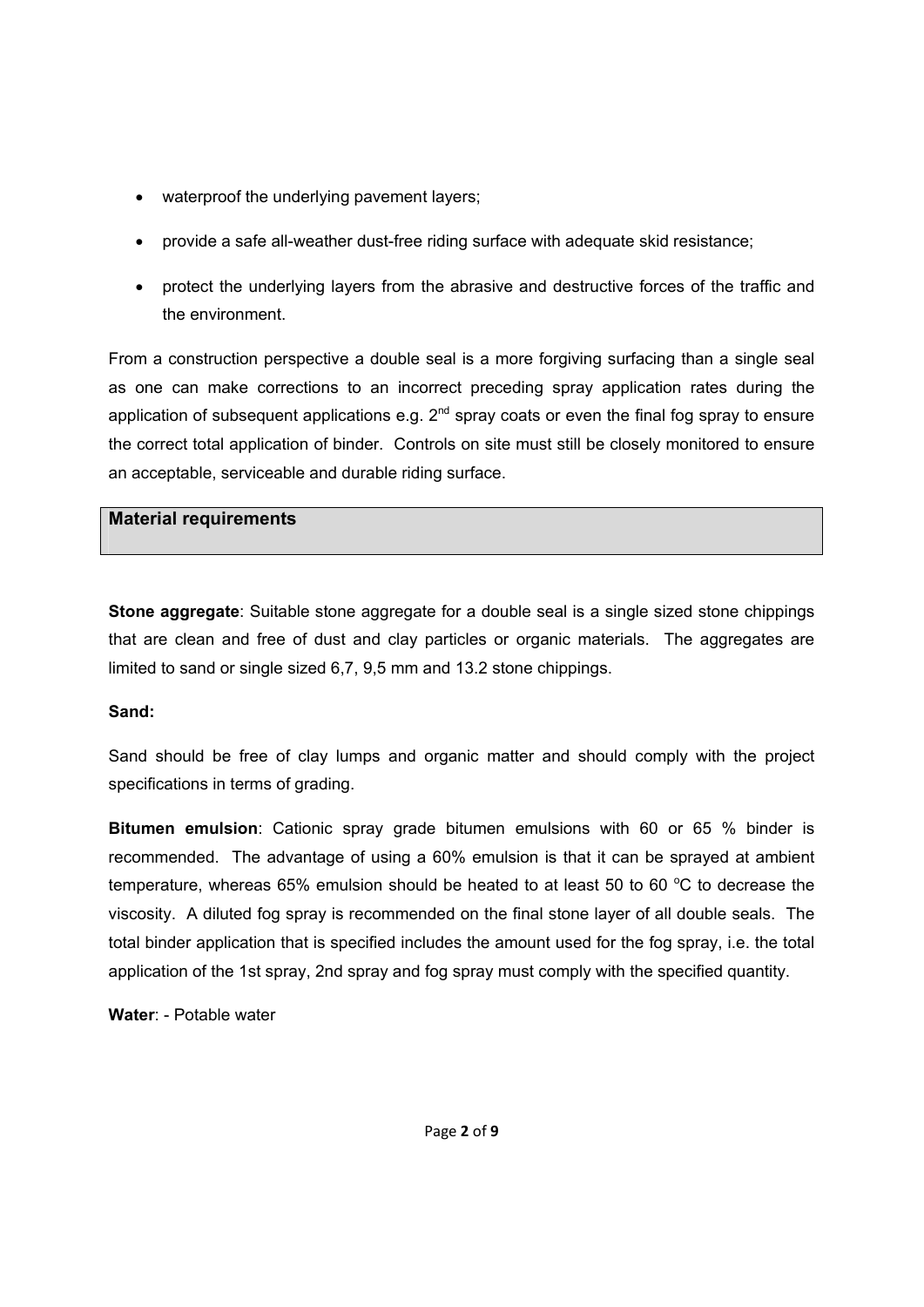#### **Plant and equipment requirements**

Below is a list of typical plant and equipment required to construct 4 000 – 6 000  $\text{m}^2$  of double seal surfacing per day. For each contract it needs to be ensured that the various phases of the work are balanced with each other, e.g. brooming stays ahead of the spray application which should not advance too far from the chipping operation.. The number of chip spreaders should also be appropriate to the road width being sealed. In the example below three chip spreaders are required to cover a width of 3.6m and the number of workers listed below are appropriate for this number of chip spreaders operating in parallel.

| Item                                                                   | Number of items                |
|------------------------------------------------------------------------|--------------------------------|
| Pedestrian double drum vibratory roller with<br>mass of 0.6 t or more  | $2$ to $3$                     |
| Hand operated spray cart with 210 Litres<br>emulsion drum holder<br>0R | $1 - 2$                        |
| Spay tanker towed with tractor or bakkie                               | $1 - 2$                        |
| Walk-behind chip spreaders                                             | 3                              |
| Wheelbarrows                                                           | $9 - 12$ (2 for back chipping) |
| Shovels                                                                | $8 - 10$                       |
| <b>Brooms</b>                                                          | $3 - 6$                        |

Note: The equipment required for the preparation of the base is covered in the relevant method statements.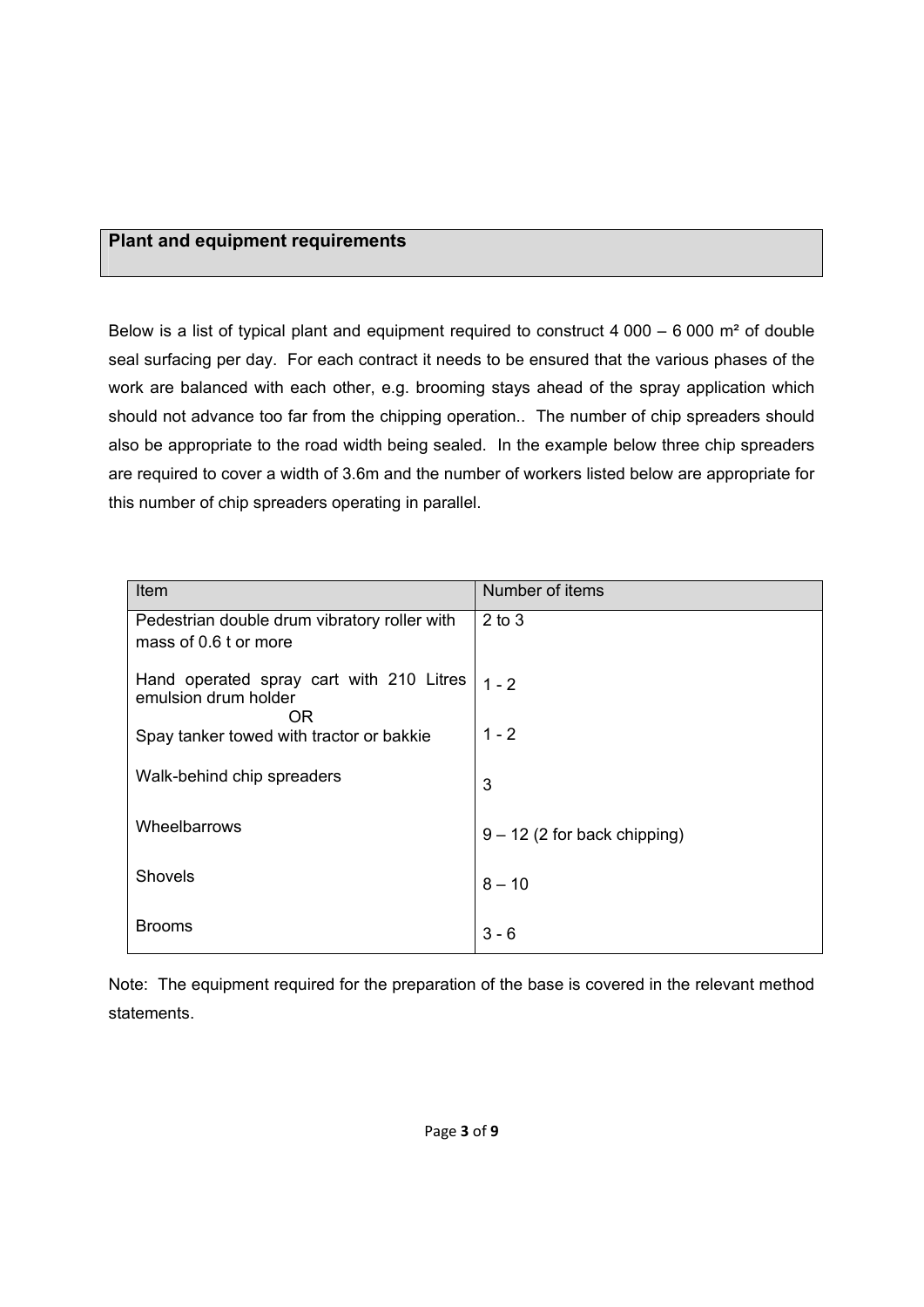#### **Labour requirements**

Below is the typical composition of a double seal team necessary to lay  $4000 - 6000$  m<sup>2</sup> per day). The team size is also relevant to the use of three chip spreaders. Where less chip spreaders are used (on a small project) the labour and equipment requirements should be adjusted proportionately.

| Activity                    | Number of workers                        |
|-----------------------------|------------------------------------------|
| <b>Brooming</b>             | 3 - 6 (depending on loose material)      |
| Loading and spraying binder | $3 - 6$                                  |
| Chip spreaders              | 12 (4 per chip spreader, incl. operator) |
|                             |                                          |
| <b>Rollers</b>              | $2 - 3$ (depending on requirements       |
|                             |                                          |
| Stone aggregates loading    | $6 - 9$                                  |
|                             |                                          |
| Wheelbarrows                | 9 - 12 (depending stockpile distances)   |
|                             |                                          |
| Back chipping team          | $3 - 6$                                  |
|                             |                                          |
| <b>Traffic control</b>      | $2 - 4$                                  |

# **Construction**

#### **Site Preparation**

It is assumed that the base has already been primed should this be specified (see applicable LIC priming method statement). Should the base not be primed it must be swept before the operation can commence. This process will be the same as for the priming operation. Note: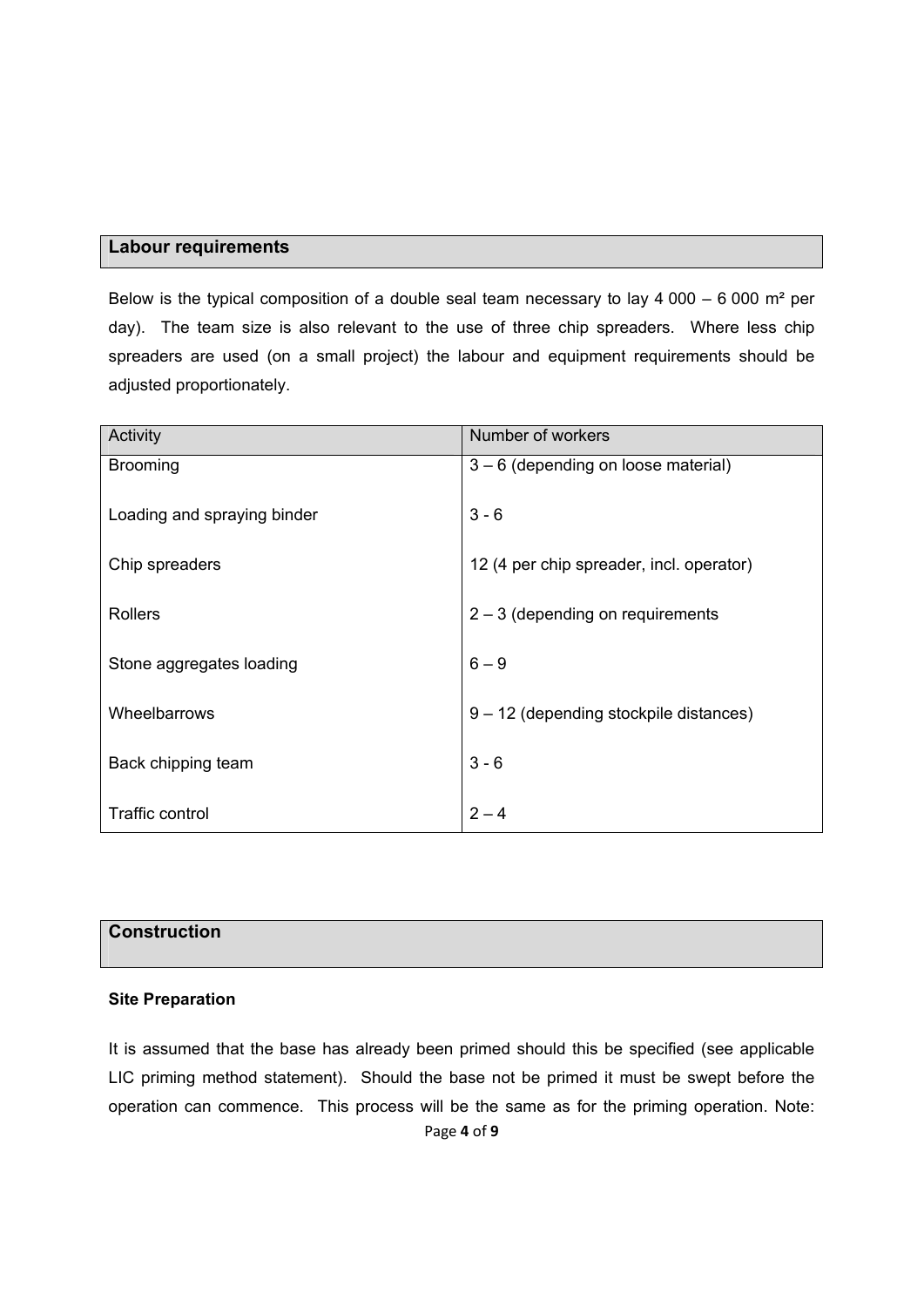The equipment required for the preparation of the base is covered in the relevant method statements.

The binder content needs to be increased slightly to allow for a percentage to be absorbed into the base layer to create the bond required between the granular base and wearing course layers. This adjustment to the first spray application rate should be provided by the client or his agent.

Should the base not be primed it can also be moistened very slightly after brooming to prevent "pin holing" of the binder from occurring.

To ensure that the operation is not slowed down while chip spreaders are re-supplied with aggregate, small stockpiles can be deposited along the road side at intervals of about 50m to reduce the distance to be travelled as the stone aggregate is wheeled to the chip spreaders. The size of the stockpiles can be determined based on the spread rate required for the particular application

#### **Spray operation**

Spray applications should only be applied during the day and only in good weather conditions. Care should be taken when spraying on a windy day as the spray may be carried some distance and damage property or passing vehicles down-wind of the operation.

Kerbing and channels, if present, will need to be covered and protected with black plastic, metal or thin timber sheets or other suitable material.

The emulsion can be sprayed directly from the 200 L drums if the hand pulled cart is used. Should a towed tanker be used, the required number of drums will need to be pumped into the cart at the correct handling temperature, making allowance for the expansion of the binder in the cart while heating.

#### **First Spray operation using a hand lance**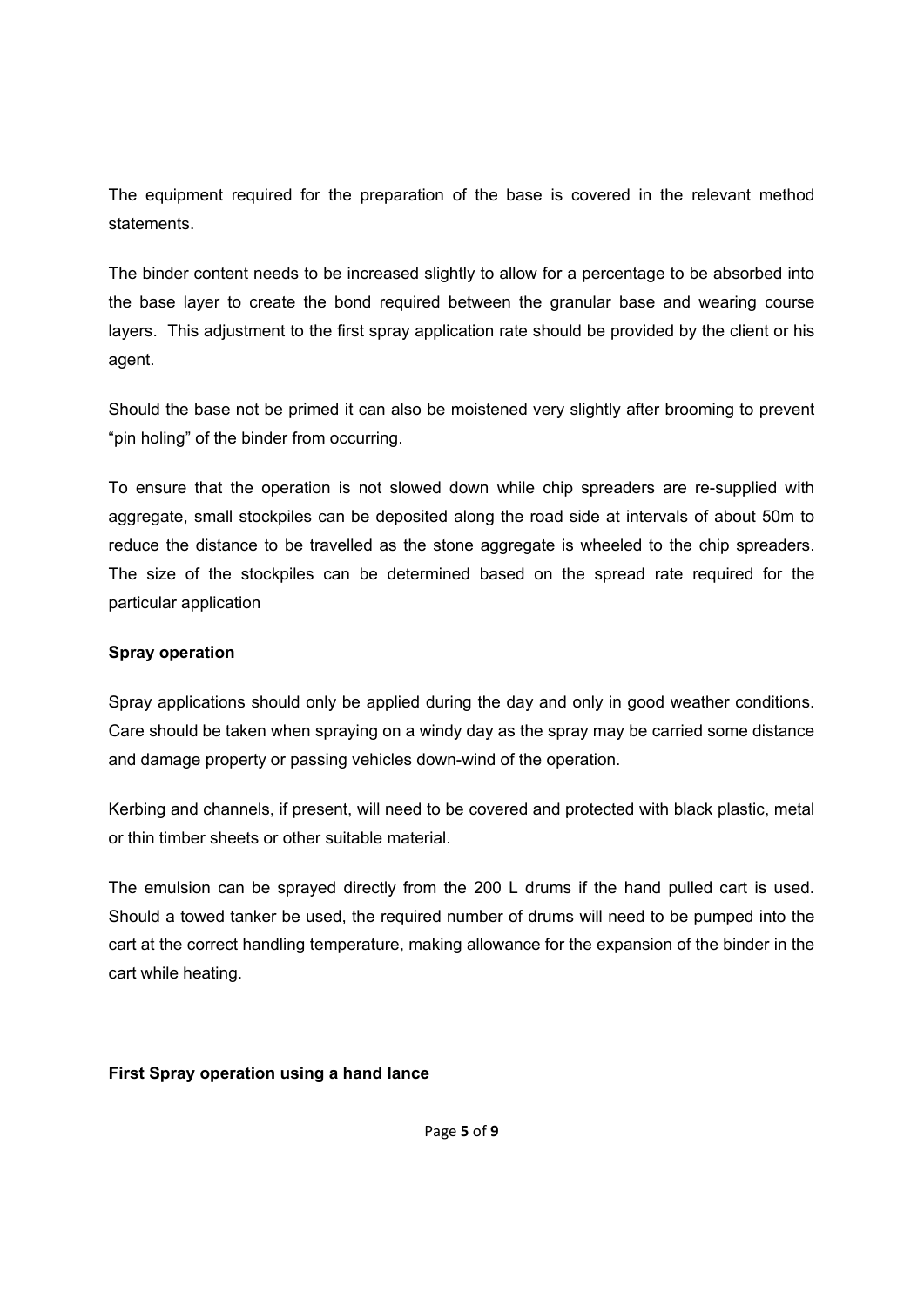Whether using a spray tanker (drawn by either a tractor or bakkie) a hand pulled spray cart with motor driven pump or a hand pulled spray cart with a manually operated pump the preparation is essentially the same

The piping should be checked for leaks and the motor, where present, for correct operation, having no leaks, with pulley sufficiently tight and having sufficient oil and fuel.

Nozzles should be cleaned with diesel, if necessary, away from the road surface. Care should be taken not to cause spillages that will damage the environment. The trial spray can be done back into the drum to avoid pollution.

When using a hand pulled spray cart one or two additional team workers are required to pull the cart and assist with handling of the equipment on site. When using a spray cart with a manually operated pump a further additional person will be required to operate the pump action to spray the emulsion.

The area to be sprayed from a given quantity of binder should firstly be established and marked out to assist in achieving the correct application rate. **Example:** 200 L (1 drum) of 60% emulsion applied at a spray rate of 1.1 L/m<sup>2</sup> of net binder will cover 109 m<sup>2</sup>. Therefore, if the area being sprayed is 5 m wide, the drum will cover a total length of 22 m. The area should be marked out to assist in obtaining the correct spray rate.

Spraying should be carried out in wide sweeping movements of the hand lance with 1/3 overlaps between successive applications. The actual spray rate should be continuously checked by comparison of the area covered and the area marked. It is preferable to have the same experienced spray operator undertake this operation each time as the correct application is a critically important factor for satisfactory performance of chip seals.

The spray operation and the chipping operation should be closely monitored and coordinated to ensure that the chips are applied to the emulsion before it breaks. Hence, the spray operation should not advance too far ahead of the chipping operation.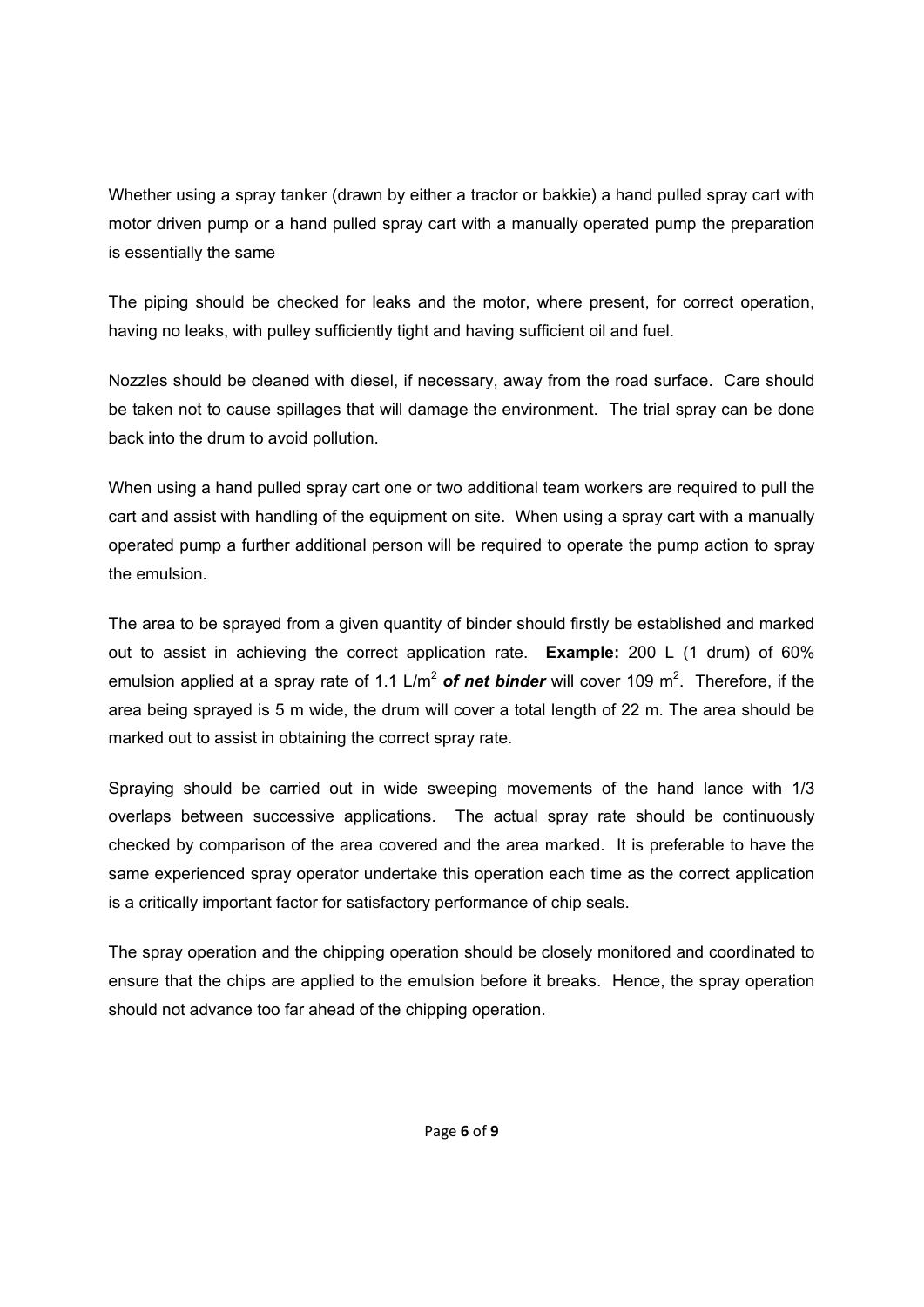After the completion of the spraying operation spray plant equipment should be cleaned with diesel and all waste products removed from the site. Remember that the environment must be protected at all times!

#### **First Stone application**

The stone application must commence as soon as practically possible to ensure the stone aggregate falls onto the unbroken emulsion. The chip spreaders are pushed by three workers plus an operator who will ensure that the chipping operation takes place along the correct line. The aggregate is wheeled to the chip spreaders on the previously spread aggregate and discharged into the receiving hopper.

#### **Rolling operation**

Rolling on the newly applied chippings must commence as soon as possible to assist with the bedding down of the stone aggregate into the emulsion. No severe turns should be made on the surface itself until the stone aggregate is well bedded down and the emulsion broken. Any turning needs to be gradual on the oldest section of the stone aggregates to prevent the stone aggregates from being shifted out of position.

#### **Back chipping**

The back chipping operation of sweeping off excess stone aggregate and adding chippings to the spots where there are insufficient stones takes place between the roller passes. Care must be exercised in this operation so as not to collide with wheelbarrows. The rollers have right of way in this operation. After back chipping the aggregates should present an evenly spread single layer of chips, lying shoulder-to-shoulder.

#### **Second spray operation**

This operation is almost identical to the first spray. Corrections need to be made to the spray rate should insufficient or surplus binder have been applied during the first spray operation.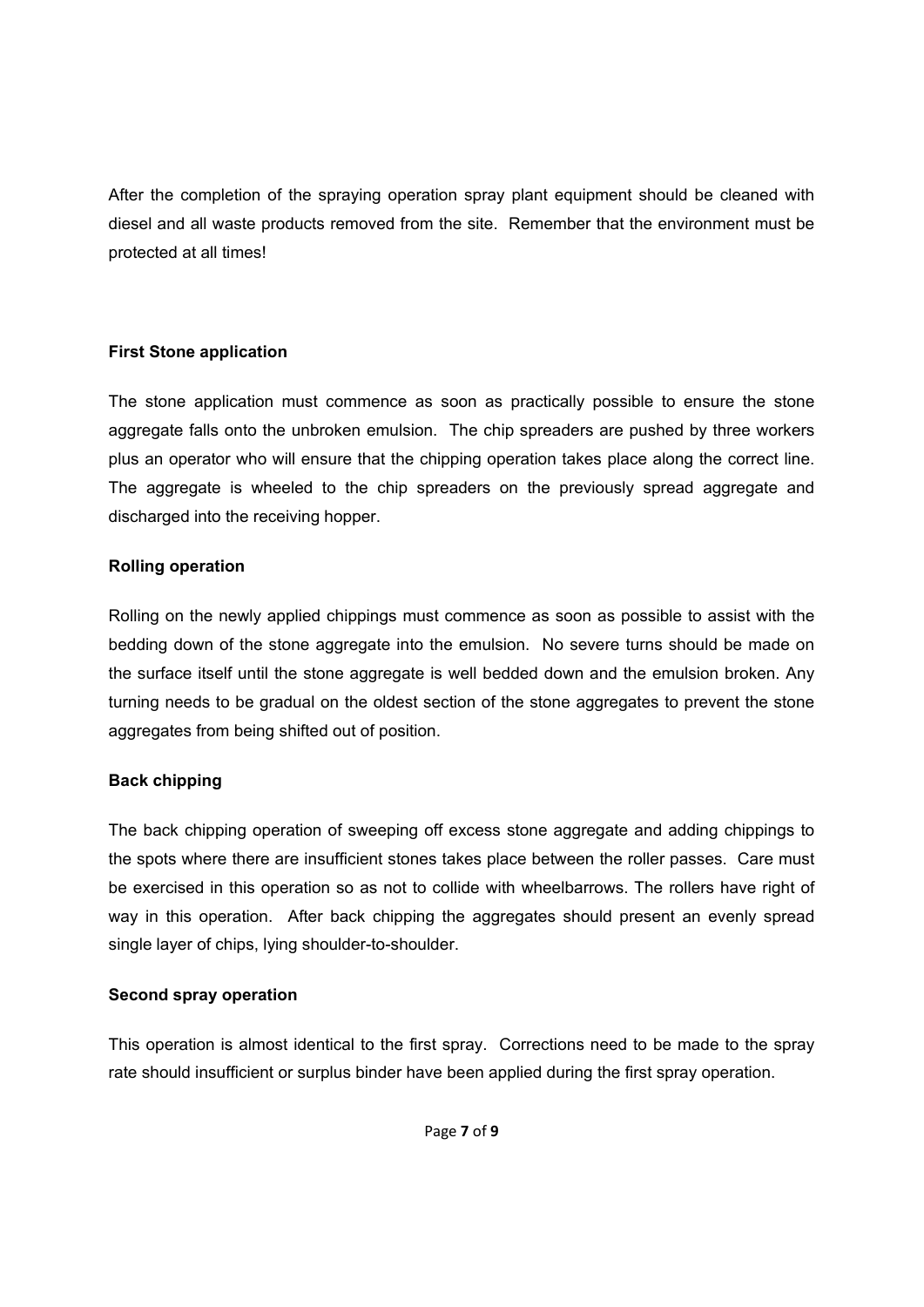#### **Second stone or sand application**

The second layer of chippings are applied evenly into the spaces of the first layer. The actual spread rate is different, given the different stone aggregate size and hence the different ALD.

Where the second application of aggregate consists of sand, it should be spread onto  $2^{nd}$  spray before the emulsion has broken. It can be spread either by hand using shovels or with pedestrian chip spreaders. When using a shovel to spread the sand, it should be done in such a manner that the sand falls vertically into the surface in as widespread an arc as is possible. This is achieved by tossing the sand from the shovel in an upward, circular motion. The sand must *not* be placed in piles on the actual layer and spread out from there. The spread rate needs to be such that the binder can bond with sand to assist in binding it to the layer. Such spread rates will differ depending on the stone chipping size used in the lower layer as well as the sand's characteristics. No excess binder should be visible through the sand layer. Where excess binder is still visible, additional sand should be applied to those areas. Both underapplication and over-application of sand will need to be guarded against. Slight over application is preferable to under-application. Light drag-brooming of the layer will spread the sand evenly over the surface. Any excess sand will need to be broomed off once the binder has broken and the required quantity of sand is bonded to the layer.

#### **Rolling operation**

The second layer of chippings are given a light rolling (normally two passes) to imbed the chippings into the binder and to knit the double seal..

#### **Back chipping**

The same operation as for the first stone aggregate layer is also applicable here.

#### **Fog spray**

A light spray of cationic spray grade 60 emulsion diluted 50:50 with water is applied on the seal if so required.